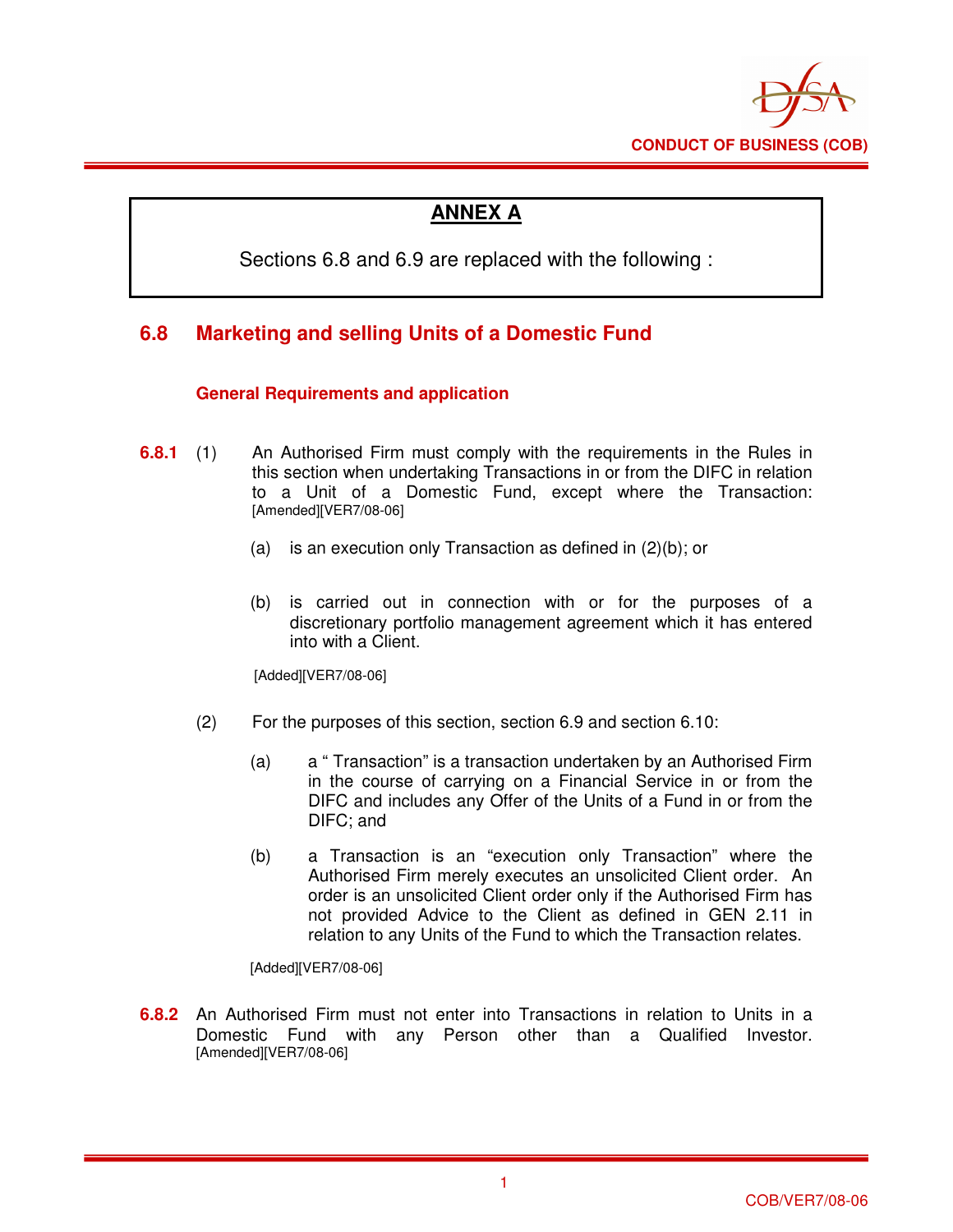

## **Prospectus requirements**

#### **Guidance**

There are other Prospectus requirements that apply to the Offer, issue and sale of Units of Domestic Funds (both Public and Private Funds), which are set out in the Collective Investment Law 2006 and the CIR Module. An Authorised Firm must, where applicable, ensure compliance with those requirements in addition to the requirements in these Rules. [Added][VER7/08-06]

- **6.8.3** (1) An Authorised Firm which undertakes a Transaction in respect of any Units of a Domestic Fund must have at its place of business in the DIFC copies of the relevant Prospectus for inspection by potential participants and the DFSA. Such copies may be stored electronically so long as potential participants and the DFSA can easily and immediately access the relevant Prospectus for inspection and print out a hard copy.
	- (2) An Authorised Firm must not undertake any Transactions in relation to the Units mentioned in (1) unless it has offered the Person with whom it is transacting a copy of the Prospectus.

[Amended][VER7/08-06]

#### **Private Funds**

- **6.8.4** An Operator of a Domestic Fund which is a Private Fund must ensure when entering into a Transaction for the issue or sale of the Units in its Fund, that it does so:
	- (a) by means only of private placement with Qualified Investors; and
	- (b) to no more than 100 such investors.

[Amended][VER7/08-06]

- **6.8.5** If an Operator of a Domestic Fund which is a Private Fund makes arrangements with other Authorised Firms or Persons in other jurisdictions, to Offer or sell the Units, then it must take reasonable steps to ensure that those Authorised Firms or other Persons do not Offer or sell the Units in a manner that would result in a breach of the limitations applicable to the Operator under Rule 6.8.4. [Amended][VER7/08-06]
- **6.8.6** An Authorised Firm must not enter into a Transaction in relation to the Units of a Domestic Fund, which is a Private Fund, where such a Transaction would result in a breach of the limitations applicable to the Operator of a Domestic Fund under Rule 6.8.4. [Added][VER7/08-06]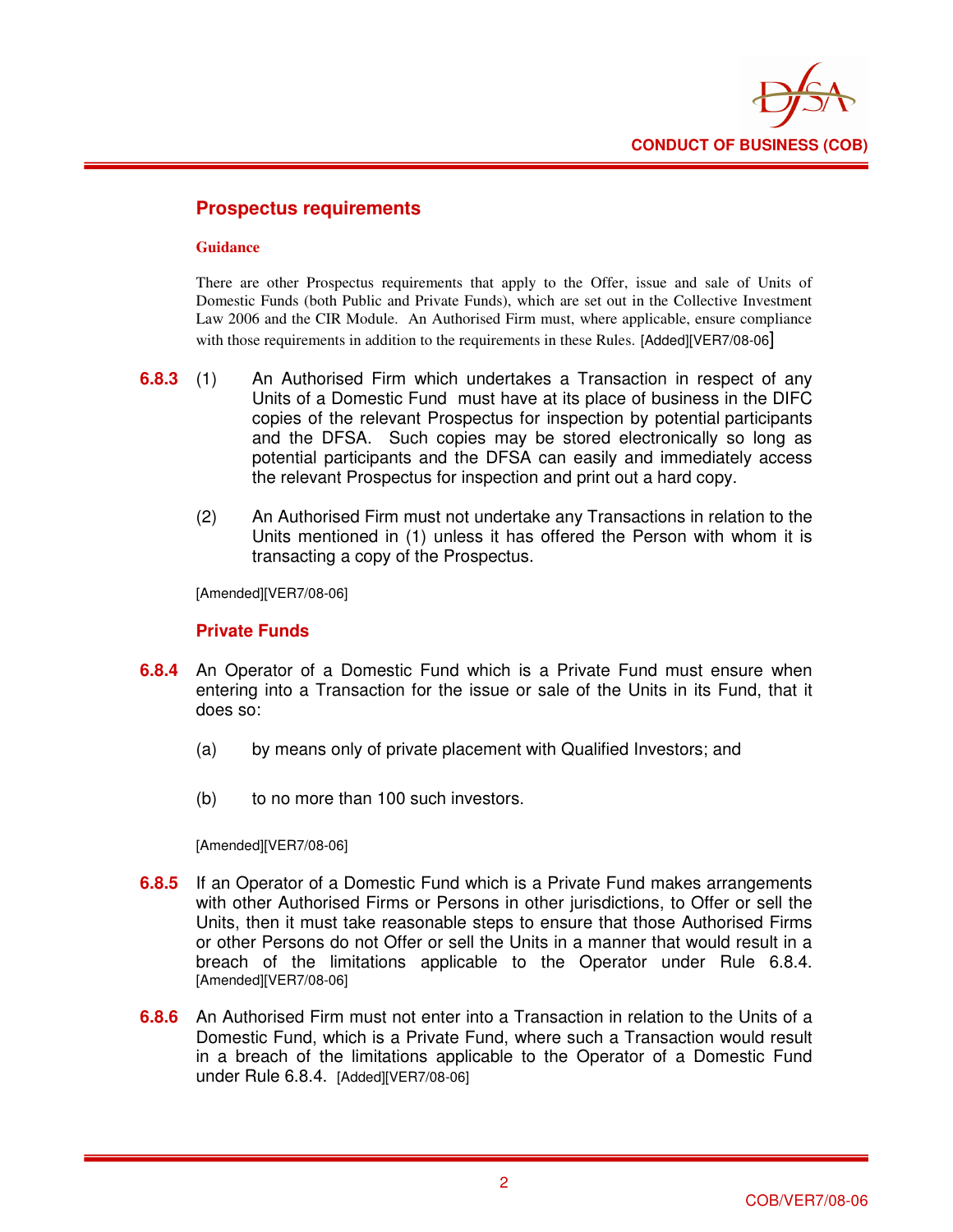

### **Periodic Information to DFSA**

- **6.8.7** (1) An Authorised Firm must submit to the DFSA, at the same time as its quarterly regulatory returns in accordance with PIB, a report regarding any Transaction in respect of Units of a Domestic Fund which it has entered into during the preceding quarter. [Amended][VER7/08-06]
	- (2) The report required under (1) must include;
		- (i) the name of the Fund; and
		- (ii) the name of the Operator of the Fund.

# **6.9 Marketing and selling Units of a Foreign Fund**

### **General Requirements and application**

- **6.9.1** (1) An Authorised Firm must comply with the requirements in the Rules in this section when it undertakes a Transaction in the Units of a Foreign Fund except where the Transaction: [Amended][VER7/08-06]
	- (a) is an execution only Transaction as defined in Rule  $6.8.1(2)(b)$ ;
	- (b) is carried out in connection with or for the purposes of a discretionary portfolio management agreement which it has entered into with a Client and the Authorised Firm provides to the Client information required under Rule 6.9.2;
	- (c) is carried out with the Operator of a Foreign Fund for the purpose of redeeming a Unit of that Fund for or on behalf of a Client; or
	- (d) falls within (3).

[Added][VER7/08-06]

- (2) An Authorised Firm must not enter into Transactions in relation to the Units of a Foreign Fund with any Persons other than a Client. [Added][VER7/08-06]
- (3) The requirements in this section do not apply to a Transaction in relation to the Units of a Foreign Fund where an Authorised Firm: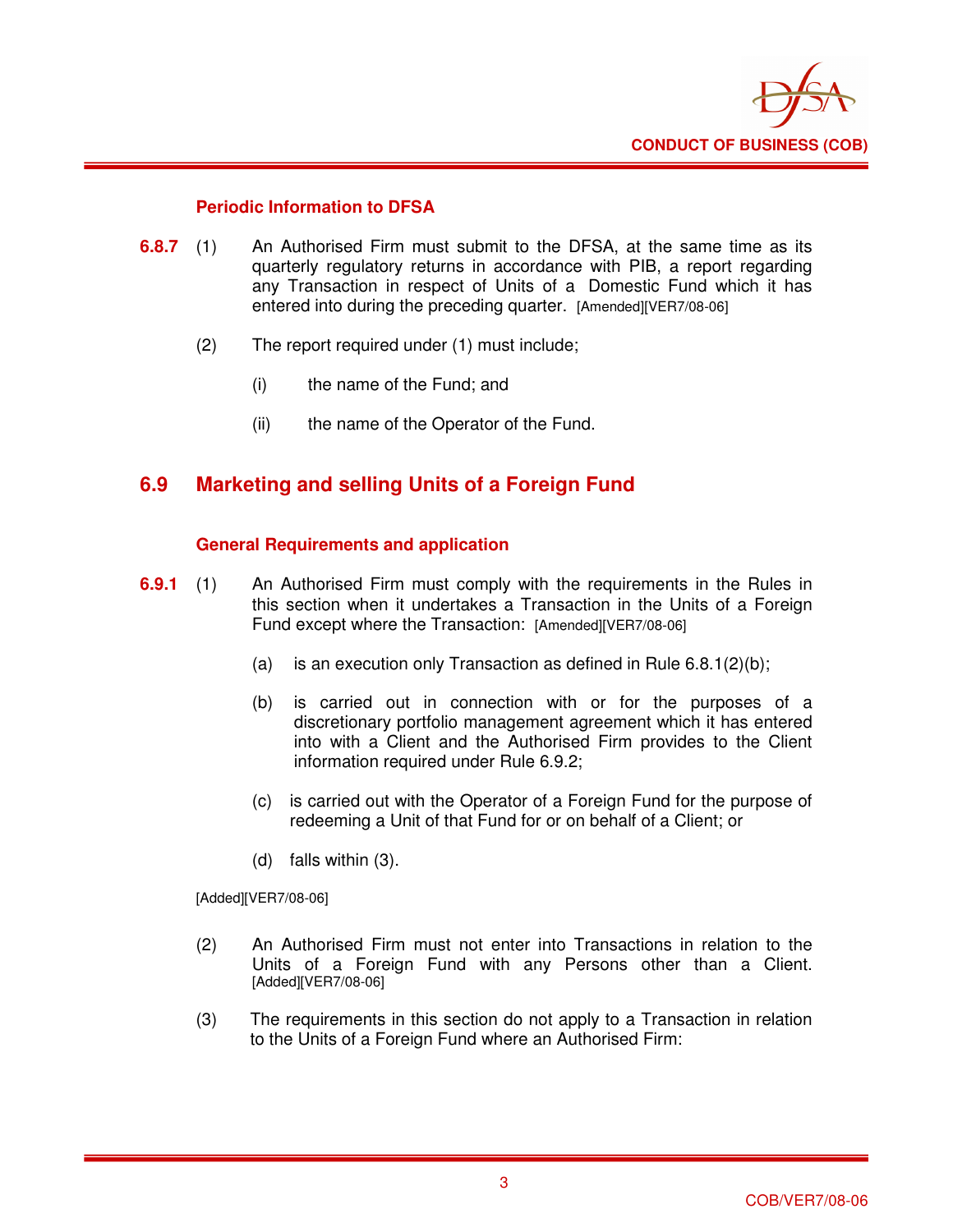

- (a) enters into the Transaction on an Authorised Market Institution in the DIFC or on an exchange regulated by a Financial Services Regulator in a Recognised Jurisdiction; and
- (b) the Authorised Firm has provided to the Client the information of the kind referred to in Rule 6.9.2(4) prior to the execution of the Transaction for or on behalf of that Client.

[Added][VER7/08-06]

### **Prospectus requirements**

- **6.9.2** (1) Where an Authorised Firm enters into any Transaction relating to the Units of a Foreign Fund, it must ensure that: [Amended][VER7/08-06]
	- (a) a Prospectus, in the English language, relating to the Units of the Foreign Fund is offered to the Client before entering into that Transaction; and
	- (b) the information requirements in (2) are met.

[Added][VER7/08-06]

- (2) The Authorised Firm may comply with the information requirements for the purposes of  $(1)(b)$  by meeting the requirements in  $(3)$  or  $(4)$ . [Added][VER7/08-06]
- (3) The Authorised Firm ensures that the Prospectus contains in a prominent position or has attached to it, a statement that describes clearly:
	- (a) the regulatory status accorded to the Fund by the foreign Regulator;
	- (b) the foreign jurisdiction and the legislation in that jurisdiction that applies to the Fund;
	- (c) the name of the Regulator; and
	- (d) the following warning:

[Amended][VER7/08-06]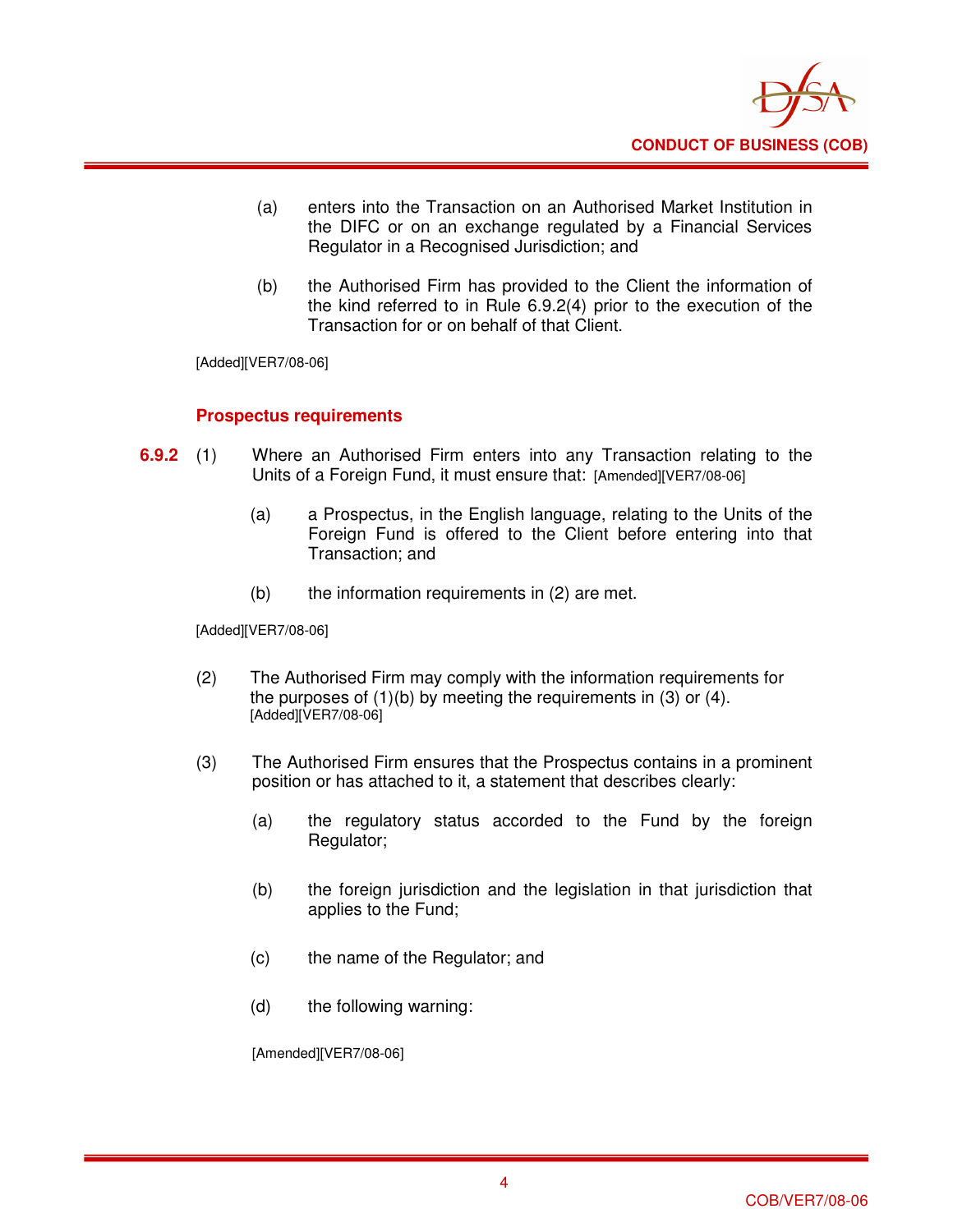

"This Prospectus relates to a Fund which is not subject to any form of regulation or approval by the Dubai Financial Services Authority ("DFSA").

This Prospectus is intended for distribution only to Persons of a type specified in the DFSA's Rules (i.e. "Qualified Investors") and must not, therefore, be delivered to, or relied on by, any other type of Person.

The DFSA has no responsibility for reviewing or verifying any Prospectus or other documents in connection with this Fund. Accordingly, the DFSA has not approved this Prospectus or any other associated documents nor taken any steps to verify the information set out in this Prospectus, and has no responsibility for it.

The Units to which this Prospectus relates may be illiquid and/or subject to restrictions on their resale. Prospective purchasers of the Units offered should conduct their own due diligence on the Units.

If you do not understand the contents of this document you should consult an authorised financial adviser."

- (4) The Authorised Firm may satisfy the information requirement for the purposes of (1)(b) by entering into a prior agreement with the Client where:
	- (a) that agreement sets out in substance the information to the effect set out in (3) in respect of the Transactions which the Authorised Firm may enter into for or on behalf of the Client in relation to Units of Foreign Funds; and
	- (b) the Authorised Firm provides confirmation of that information on an annual basis in respect of each Foreign Fund the Units of which have been the subject of any Transactions the Authorised Firm had entered into for or on behalf of that Client during the preceding year.

[Added][VER7/08-06]

**6.9.3** An Authorised Firm must, when undertaking Transactions in respect of any Units of a Foreign Fund, have at its place of business in the DIFC copies in English of the relevant Prospectus for inspection by potential participants and the DFSA. Such copies may be stored electronically so long as potential participants and the DFSA can easily and immediately access the relevant Prospectus for inspection and print out a hard copy. [Amended][VER7/08-06]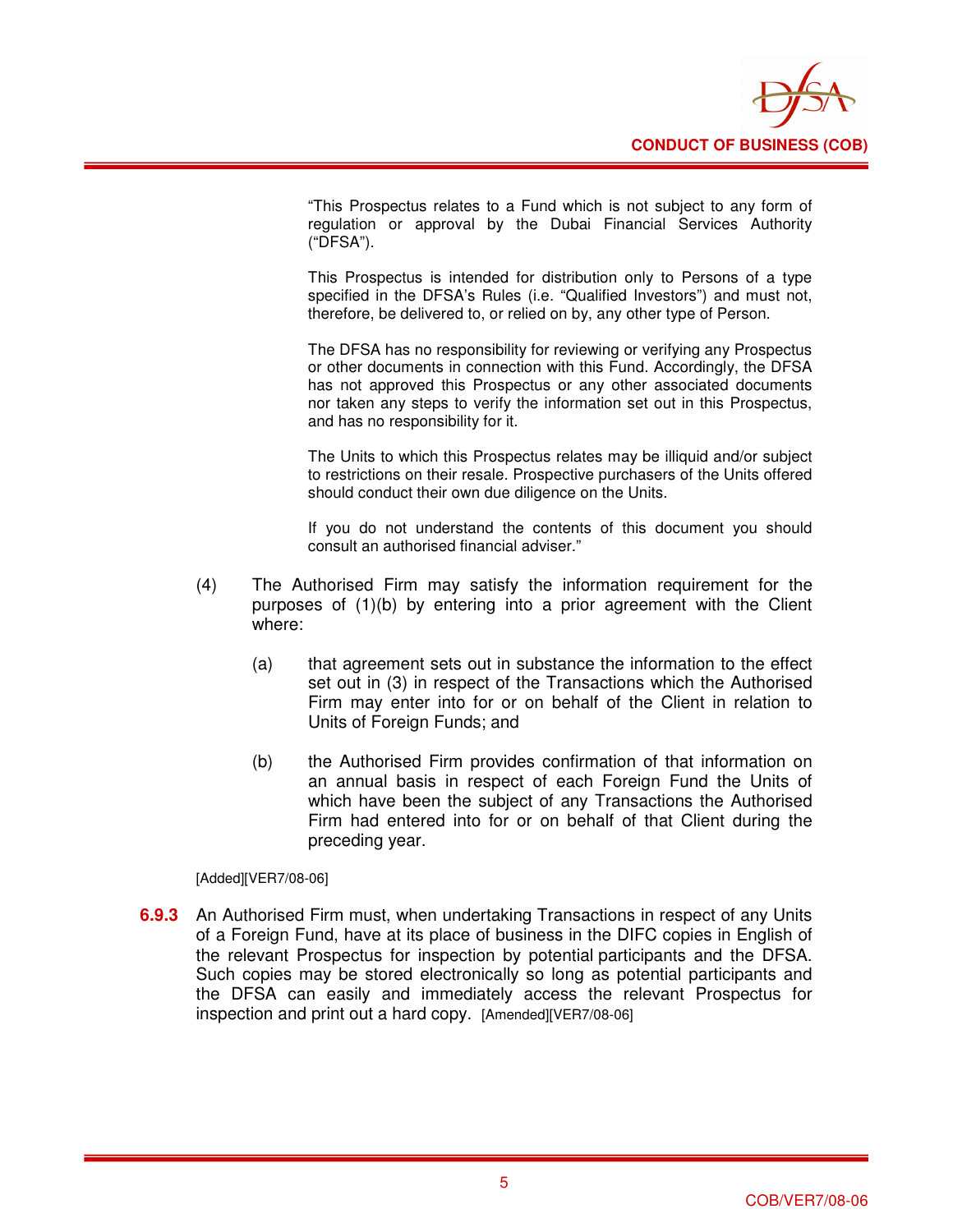

### **Designated Foreign Fund located in a recognised jurisdiction**

- **6.9.4** Subject to Rule 6.9.5, an Authorised Firm may only undertake a Transaction in respect of the Units of a Foreign Fund:
	- (a) where the Fund:
		- (i) is a Designated Fund in a Recognised Jurisdiction;
		- (ii) is approved or authorised by the Recognised Jurisdiction's Financial Services Regulator; and
		- (iii) satisfies the requirements that govern the ability of Persons in that jurisdiction, to Offer the Units to Retail Customers by means of public offering; and

[Amended][VER7/08-06]

(b) if the Fund is a Property Fund, the requirements in Rule 6.9.6 are met.

[Added][VER7/08-06]

#### **Guidance**

In relation to the requirements of Rules 6.9.4 and 6.9.5, in respect of Recognised Jurisdictions and Designated Funds, the DFSA has issued and published a Recognised Jurisdictions Notice on its website which sets out the list of Recognised Jurisdictions and which also specifies the Designated Funds.

#### **Non-Designated Funds**

- **6.9.5** (1) An Authorised Firm may only undertake a Transaction in respect of the Units of a Foreign Fund not falling within Rule 6.9.4 where: [Amended][VER7/08-06]
	- (a) both the custodian and the investment manager of the Fund meet one of the requirements set out under (4) or (5), as applicable; or
	- (b) both the custody and investment management activities of the Fund are performed by a Person who meets the requirements in (6); or
	- (c) the Fund has been rated in accordance with the requirement in  $(7)$ ;

and, in any event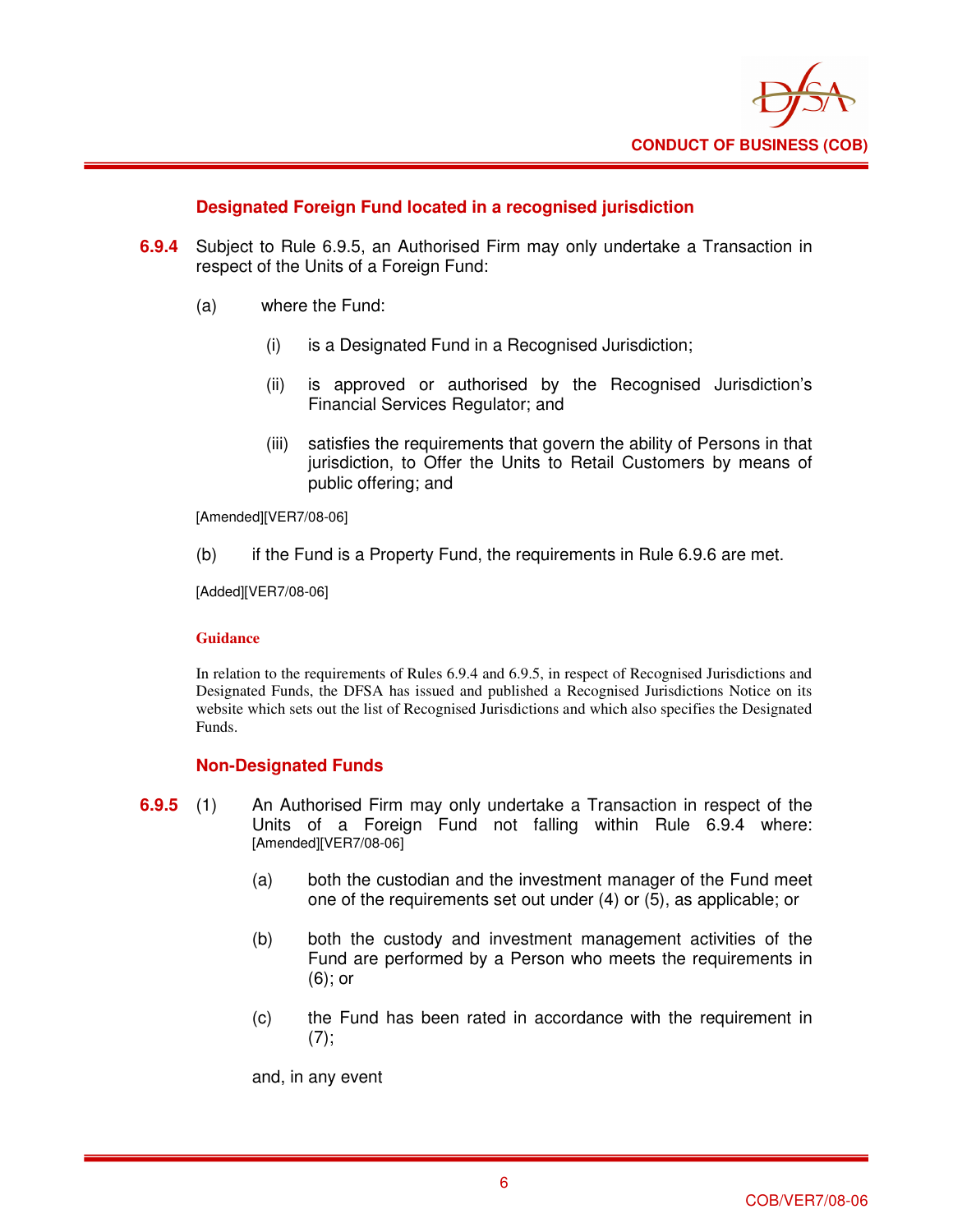

(d) if the Fund is a Property Fund, the requirements in Rule 6.9.6 are met.

[Amended]VER7/08-06]

- (2) For the purposes of  $(1)(a)$ , the "custodian" is a Person who is retained by the Fund, the Operator of the Fund or the Fund's Directors or Partners under a commercial arrangement which is not an "employee contract of service" to safeguard the Fund's assets. [Amended][VER7/08-06]
- (3) For the purposes of  $(1)(a)$ , the "investment manager' is a Person who is retained by the Fund, the Operator of the Fund or the Fund's Directors or Partners under a commercial arrangement which is not an "employee contract of service" to manage the Fund's assets. [Amended][VER7/08-06]
- $(4)$  For the purposes of  $(1)(a)$ , the custodian must be:
	- (a) an Eligible Custodian;
	- (b) a member of a Group that is subject to consolidated supervision by a Financial Services Regulator in a Recognised Jurisdiction and the activities of the custodian are included within the scope of that regulation;
	- (c) appointed under an agreement by a Person who is subject to regulation and supervision by a Financial Services Regulator in a Recognised Jurisdiction and the agreement is in accordance with the requirements of that regulator; or
	- (d) a Person whom the Authorised Firm has satisfied itself as having adequate custody and asset safety arrangements in respect of the Foreign Fund after performing due diligence taking into consideration each of the following factors:
		- (i) whether the Person providing custody is licensed and subjected to regulation by a Financial Services Regulator for the purposes of providing custody;
		- (ii) the extent of segregation of assets;
		- (iii) independence and management of conflicts of interests;
		- (iv) the terms of the safe custody agreement; and
		- (v) periodic reporting requirements;

[Amended][VER7/08-06]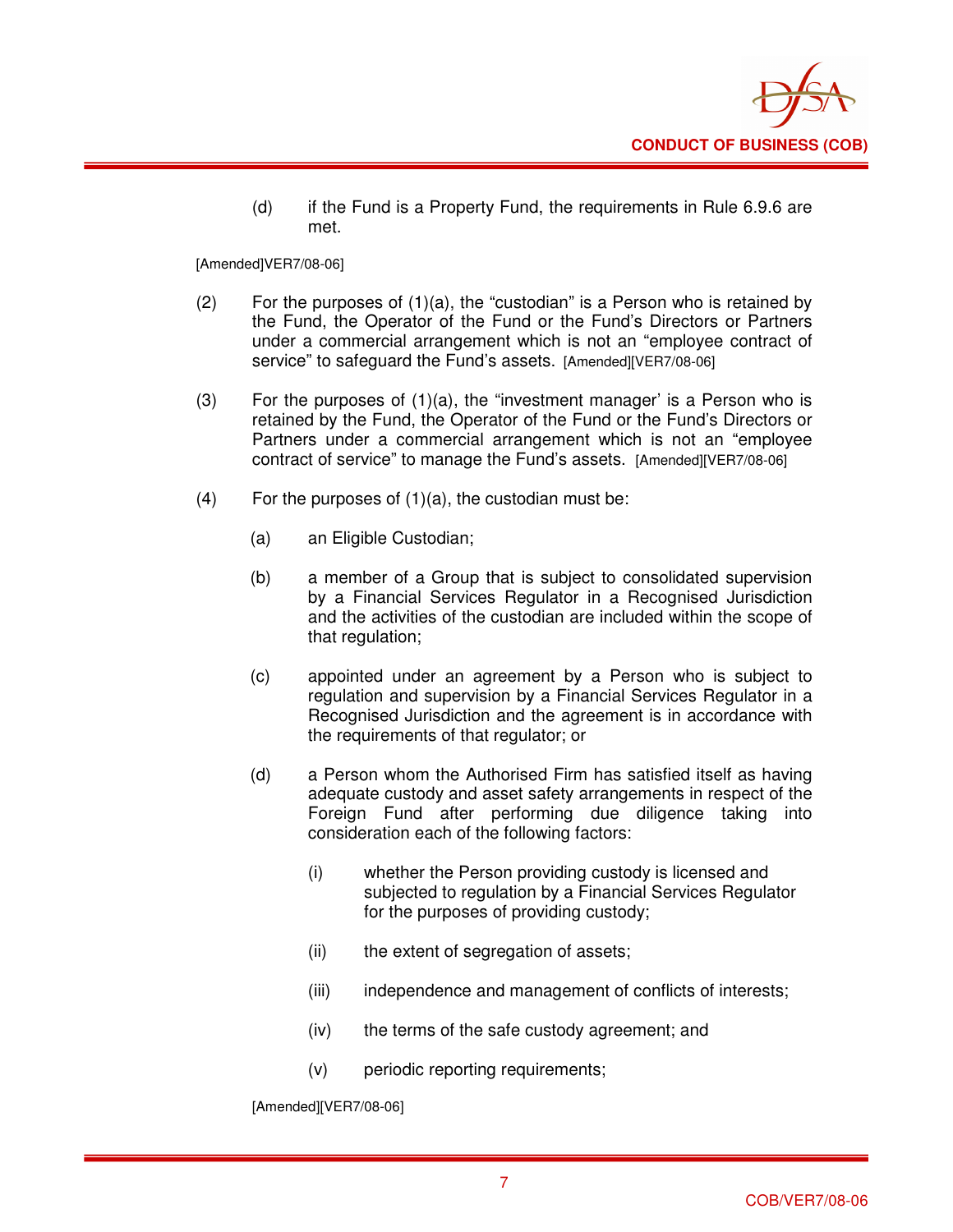

- (5) For the purposes of (1)(a), the investment manager must be a Person who is:
	- (a) authorised or licensed and supervised by the DFSA or a Financial Services Regulator located in a Recognised Jurisdiction;
	- (b) a member of a Group that is subject to consolidated supervision by a Financial Services Regulator in a Recognised Jurisdiction and the activities of the investment manager are included within the scope of the regulation; or
	- (c) appointed under an agreement by another Person who is subject to regulation and supervision by a Financial Services Regulator in a Recognised Jurisdiction and the agreement is in accordance with the requirements of the regulator.

[Amended][VER7/08-06]

- $(6)$  For the purposes of  $(1)(b)$ , the Person carrying out both the custody and investment management activities of the Fund must be a Person who is:
	- (a) authorised or licensed and supervised by the DFSA or a Financial Services Regulator located in a Recognised Jurisdiction in respect of both of its custody and investment management activities;
	- (b) a member of a Group that is subject to consolidated supervision by a Financial Services Regulator in a Recognised Jurisdiction and its custody and investment management activities are included within the scope of that regulation; or
	- (c) appointed under an agreement by another Person who is subject to regulation and supervision by a Financial Services Regulator in a Recognised Jurisdiction and the agreement is in accordance with the requirements of that regulator.

[Added][VER7/08-06]

(7) The requirement in (1)(c) in respect of the Foreign Fund is that the Fund has been rated or graded as at least "investment grade" by Moodys, Fitch or Standard & Poor's or such other international rating agency as may be recognised by the DFSA. [Added][VER7/08-06]